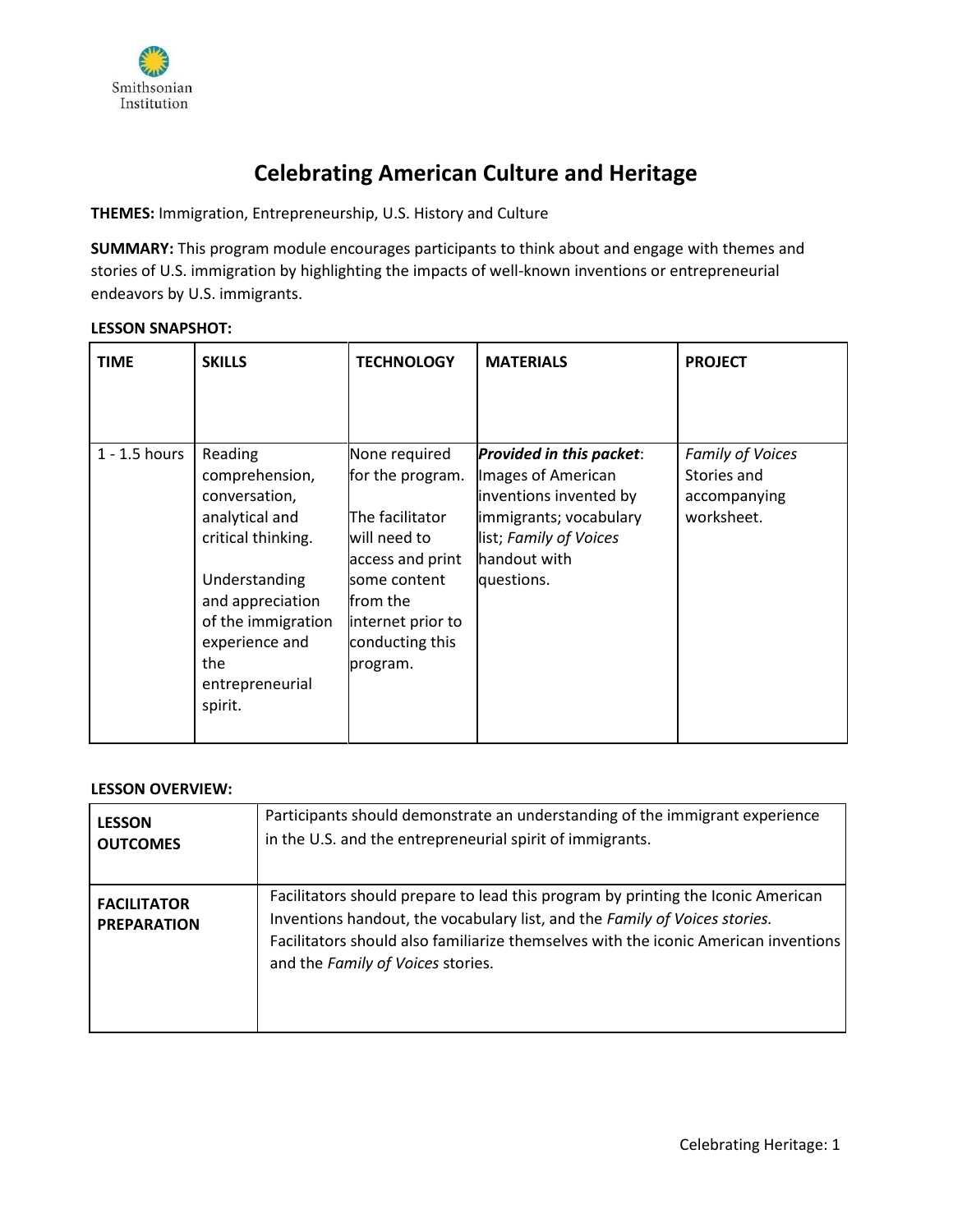

| <b>VOCABULARY</b> | <b>Diversity:</b> an instance of being composed of different elements or qualities; the<br>quality or state of having many different forms, types, ideas, etc.; the state of<br>having people who have different cultures in a group or organization |
|-------------------|------------------------------------------------------------------------------------------------------------------------------------------------------------------------------------------------------------------------------------------------------|
|                   | <b>Entrepreneur:</b> a person who undertakes an enterprise or owns and manages a<br>business                                                                                                                                                         |
|                   | <b>Immigrant:</b> a person who comes to a new country to live there                                                                                                                                                                                  |
|                   | Immigration: an act or instance of coming into a foreign country to live                                                                                                                                                                             |
|                   | Inclusion: accepting the diversity of different individuals or perspectives                                                                                                                                                                          |
|                   | Invention: an original device or process                                                                                                                                                                                                             |
|                   | Inventor: a person who created or developed a particular process or device                                                                                                                                                                           |
|                   | Spirit: the inner quality or nature of a person                                                                                                                                                                                                      |
|                   | Definitions provided by: Merriam-Webster and Oxford English Dictionary.                                                                                                                                                                              |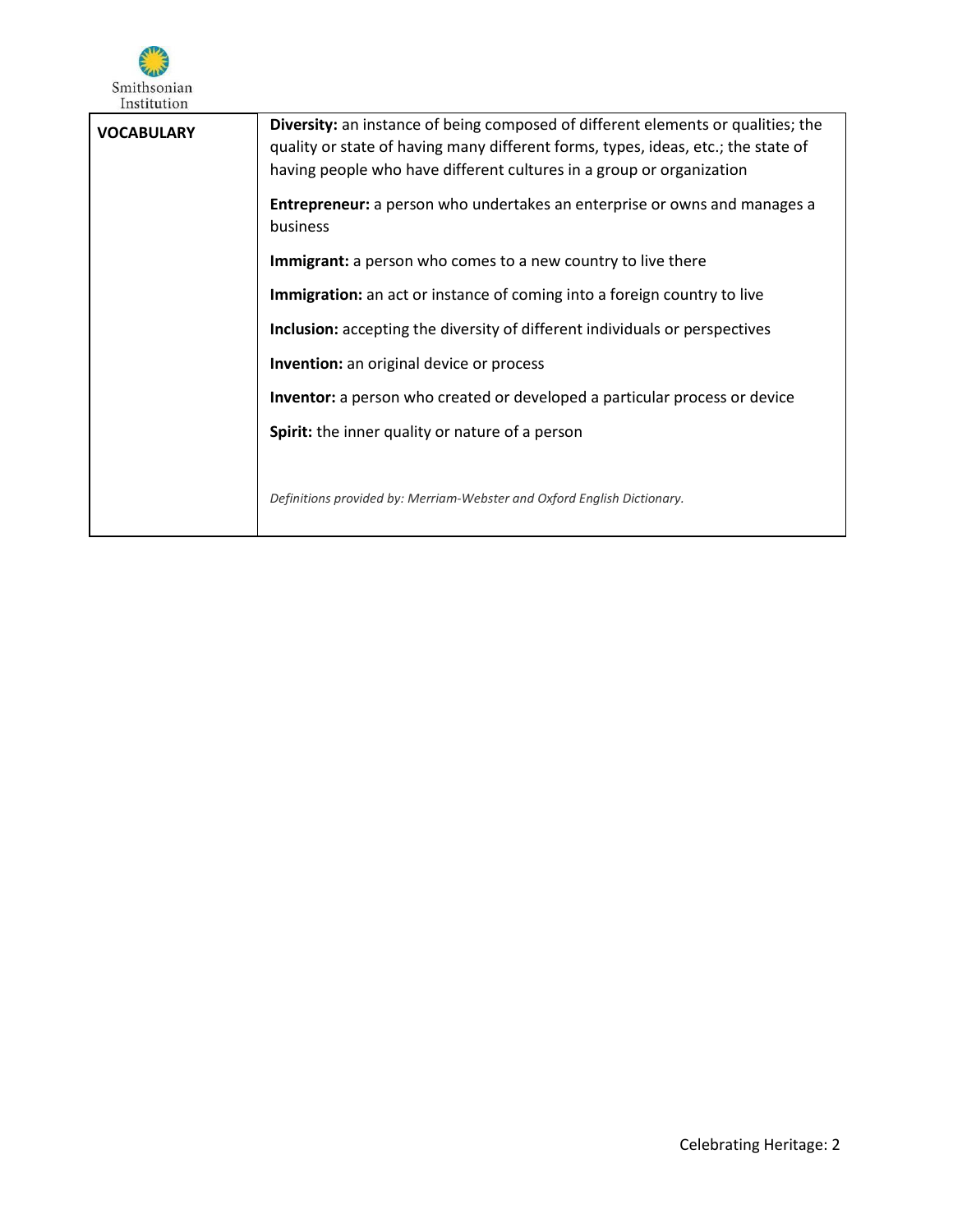

# **DETAILED LESSON PLAN:**

| 1. Introduction | Divide participants into groups of three to four, and provide each group<br>$\bullet$       |
|-----------------|---------------------------------------------------------------------------------------------|
| to Immigration  | with a printed copy of the Iconic American Inventions handout provided in                   |
|                 | the packet.                                                                                 |
| (15 minutes)    | American invention images include: blue jeans, the yo-yo, Google,<br>$\circ$<br>and YouTube |
|                 | Ask each group to identify and discuss the four inventions on the page with                 |
|                 | their group. Suggested questions include:                                                   |
|                 | $\circ$ What is an invention?                                                               |
|                 | Do you consider any of these inventions?<br>$\circ$                                         |
|                 | Have you ever used or come into contact with any of these<br>$\circ$<br>inventions?         |
|                 | $\circ$ Do these four inventions have anything in common?                                   |
|                 | o Where do you think each was invented?                                                     |
|                 | Give groups five minutes to discuss these images, and then bring the whole                  |
|                 | group back together to review what each small group discussed.                              |
|                 | Explain to the whole group that these inventions were all created in the                    |
|                 | United States. Read aloud the following about each invention:                               |
|                 | • Levi Strauss founded the first company to manufacture blue jeans,                         |
|                 | called Levi Strauss & Co., in 1853 in San Francisco, California. In                         |
|                 | 1873, Strauss and his business partner developed a patent for                               |
|                 | riveted* pants, after a customer was interested in buying a pair of                         |
|                 | pants that wouldn't wear out so quickly. Although denim pants had                           |
|                 | been worn as workwear for many years, it was the act of placing                             |
|                 | rivets in the traditional pants for the first time that created the blue                    |
|                 | jeans that we know today. Strauss was originally from Buttenheim,<br>Germany.               |
|                 | *A rivet is a special kind of metal bolt or pin that is used to hold                        |
|                 | pieces of material together.                                                                |
|                 | • Pedro Flores popularized the yo-yo in the United States after he                          |
|                 | patented an innovation in 1928 that allows the yo-yo to do tricks,                          |
|                 | such as the ability to "sleep." Yo-yos were introduced to the                               |
|                 | Philippines in the 1800s and the word "yoyo" was a Tagalog word                             |
|                 | that means "come and go" or "come back." Flores saw a good                                  |
|                 | market opportunity to introduce the yo-yo to the United States, as                          |
|                 | well as a chance to go into business for himself. Flores was                                |
|                 | originally from Vintar, Ilocos Norte, Philippines.                                          |
|                 | • Sergey Brin cofounded Google in 1998 as part of a research project                        |
|                 | during his studies at Stanford University in California. Brin and his                       |
|                 | cofounder wanted to develop a better search engine that analyzed                            |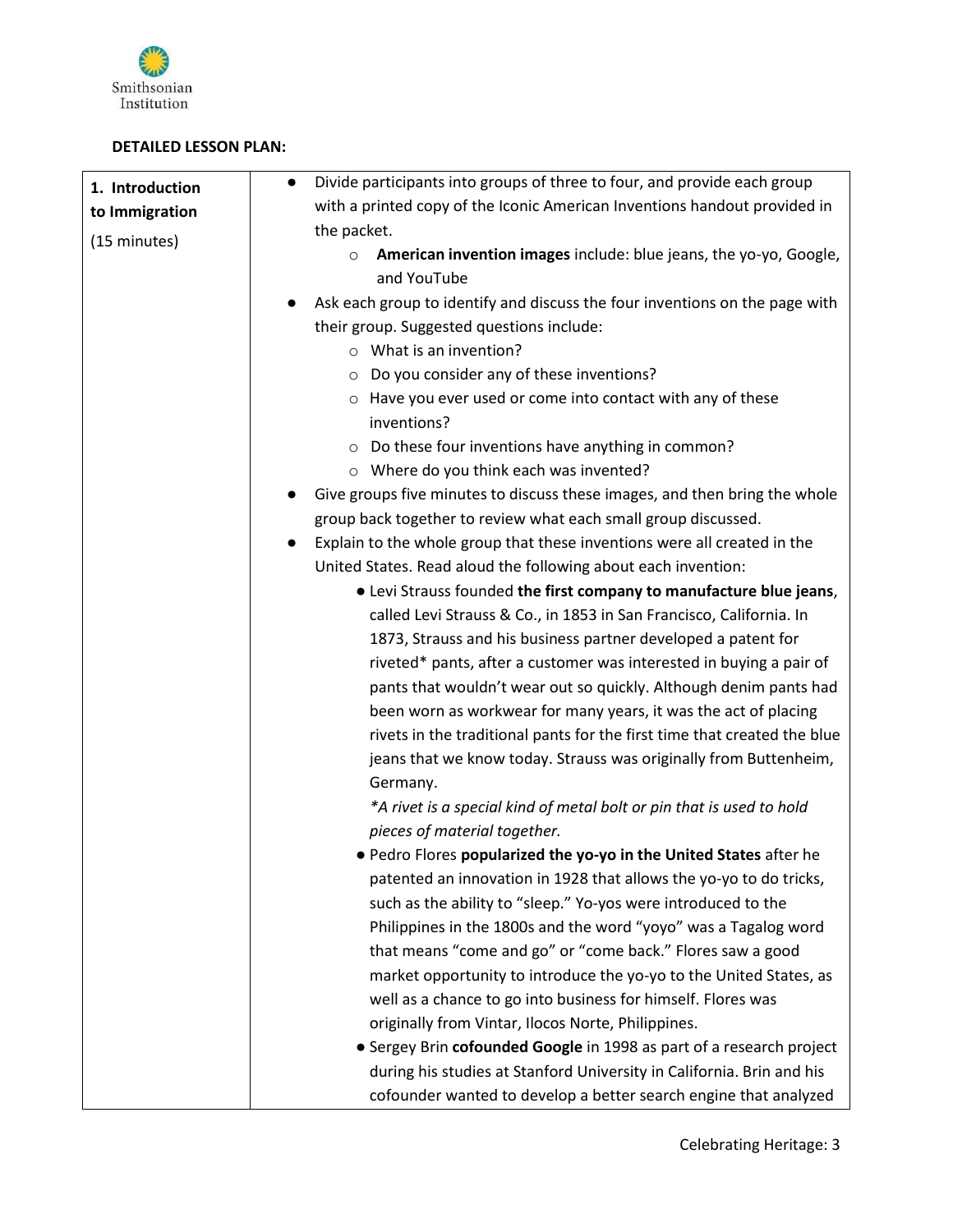

|                       | the relationship between websites to produce the most relevant                      |
|-----------------------|-------------------------------------------------------------------------------------|
|                       | web results. Brin is originally from Moscow, Russia.                                |
|                       | • Chad Hurley, Steve Chen, and Jawed Karim co-founded YouTube, a                    |
|                       | video-sharing website where users can upload, share, and view                       |
|                       | content, in 2005 in San Francisco, California. The three were                       |
|                       | interested in developing a way to more easily share videos                          |
|                       | between friends, as well as search for videos of events or stories on               |
|                       | the internet. Steve Chen is originally from Taipei, Taiwan, and                     |
|                       | Jawed Karim is originally from Merseburg, Germany.                                  |
|                       | Ask the group: What do the creators of these inventions have in common?             |
|                       | The group should recognize that each inventor or entrepreneur is not                |
|                       | originally from the U.S. Explain to the group that these inventors or               |
|                       | entrepreneurs are all immigrants. Immigrants are individuals who have left          |
|                       | their home country, often seeking out increased opportunity. These                  |
|                       | inventors brought their ideas and entrepreneurial spirit to the U.S. These          |
|                       |                                                                                     |
|                       | inventions that are so closely associated with U.S. culture and                     |
|                       | entertainment were invented by immigrants.                                          |
|                       | Encourage the group to share their reactions - was anyone surprised by              |
|                       | learning this? What are other ways immigrants contribute to a society or a          |
|                       | community?                                                                          |
|                       | <b>TIPS FOR FACILITATORS:</b>                                                       |
|                       | Optional lesson extension: Research a few inventions/objects that were<br>$\bullet$ |
|                       | created by an immigrant in your country to complement and localize                  |
|                       | this activity.                                                                      |
|                       |                                                                                     |
| 3. Family of          | To continue the discussion about immigration and the valuable<br>$\bullet$          |
| <b>Voices Stories</b> | contributions of immigrants, divide participants into three groups and              |
| <b>Activity</b>       | assign each group with a Family of Voices story to read, accessible by the          |
|                       | links below. Provide every group with a copy of their assigned story and the        |
| $(25-30$ minutes)     | handout with the list of questions (page 8 of this packet), and ask them to         |
|                       | read the story in their group. Individuals can read independently or take           |
|                       | turns reading the text aloud. You may also choose to provide the                    |
|                       | vocabulary list included in this packet to each participant.                        |
|                       | • Family of Voices features contemporary Americans whose global                     |
|                       | origins and connections influence how they make their life, career,                 |
|                       | and community in the United States. While each person's point of                    |
|                       | departure and moment of arrival is distinctive, they all share similar              |
|                       | experiences as immigrants and entrepreneurs.                                        |
|                       | • Three featured stories are:                                                       |
|                       | Gert and Tim Boyle from Germany (Chairman of the Board,<br>٠                        |
|                       | Columbia Sportswear, and President, Columbia Sportswear)                            |
|                       |                                                                                     |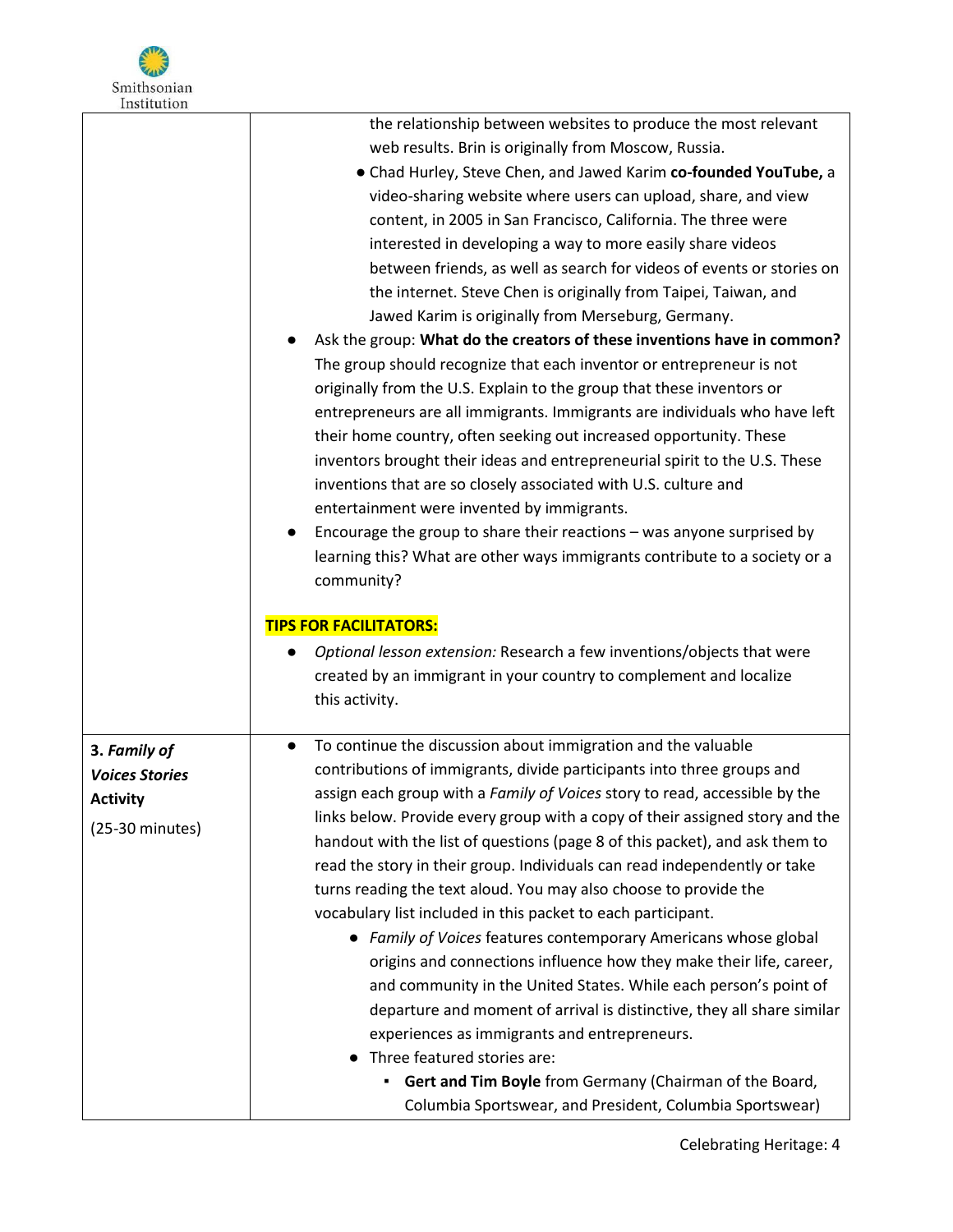

| Link: http://americanhistory.si.edu/family-of-                                                                                                 |
|------------------------------------------------------------------------------------------------------------------------------------------------|
| voices/individuals/gert-and-tim-boyle                                                                                                          |
| Bill and Mary Kim from South Korea (Chairman and CEO, Louis<br>٠                                                                               |
| Raphael/Kizan International Inc.)                                                                                                              |
| Link: http://americanhistory.si.edu/family-of-                                                                                                 |
| voices/individuals/bill-and-mary-kim#identities                                                                                                |
| Bechara Nammour from Lebanon (Founder, Capital<br>$\blacksquare$ .                                                                             |
| <b>Restaurant Concepts)</b>                                                                                                                    |
| Link: http://americanhistory.si.edu/family-                                                                                                    |
| voices/individuals/bechara-nammour                                                                                                             |
| The facilitator can begin this portion of the activity by providing some<br>$\bullet$                                                          |
| context for the stories that the group will be reading by sharing the follow                                                                   |
| aloud with the group:                                                                                                                          |
| The United States experienced a renewed growth in immigration after                                                                            |
| passing the Immigration and Nationality Act of 1965 (Hart-Celler Act).                                                                         |
| Improved transportation and communication technologies allowed people                                                                          |
| to live in the United States while still staying connected to their country of                                                                 |
| origin. New immigrants have a lot in common with those who came before                                                                         |
| them: they seek better economic and job opportunities, greater freedoms,                                                                       |
| and safe lives. Unfortunately, these immigrants face issues of inequality and                                                                  |
| inclusion as they settle in to their new homes and lives in the U.S.                                                                           |
| Review the questions on the handout together and explain that each group<br>$\bullet$                                                          |
| should answer these questions after reading their assigned story. Each                                                                         |
| group will be asked to share a summary of their story and answers to the                                                                       |
| questions with the whole group.                                                                                                                |
| To encourage conversation, ask each group to spend time discussing<br>$\bullet$                                                                |
| answers to the questions on the handout, found on page 8 of this packet.                                                                       |
| Participants may also choose to write their answers on the handout to aid                                                                      |
| their presentation to the whole group.                                                                                                         |
|                                                                                                                                                |
| <b>TIPS FOR FACILITATORS:</b><br>The facilitator can choose to use more than the three stories suggested in                                    |
|                                                                                                                                                |
| this packet depending on the size of the group or duration of the program.<br>Twenty-two stories can be found on the Family of Voices website: |
|                                                                                                                                                |
| http://americanhistory.si.edu/family-of-voices<br>During the activity, circulate around the room to see if participants have                   |
|                                                                                                                                                |
| any questions and to assist with reading comprehension.                                                                                        |
| If participants encounter an unfamiliar vocabulary term, encourage them to                                                                     |
| refer to the Vocabulary List in this packet or find the definition in a                                                                        |
| dictionary or online.                                                                                                                          |
|                                                                                                                                                |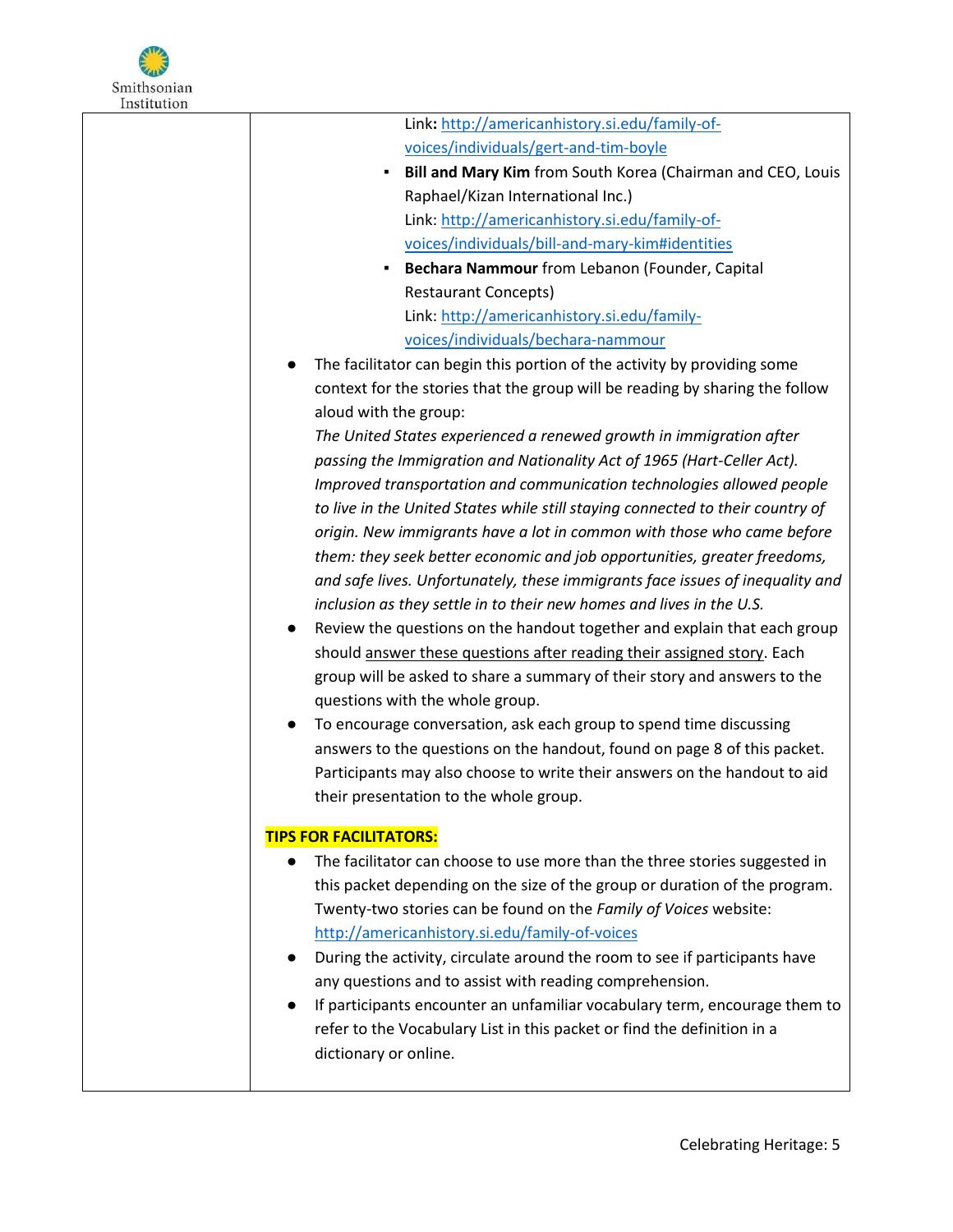

| 4. Share Out and<br><b>Conclusion</b><br>$(15-20 \text{ minutes})$ | Ask each group to spend about five minutes sharing a summary of their<br>$\bullet$<br>story, as well as their answers to the questions on the handout.<br>Lead a brief discussion on the value of immigrants to American culture.<br>$\bullet$                                                                                                                  |
|--------------------------------------------------------------------|-----------------------------------------------------------------------------------------------------------------------------------------------------------------------------------------------------------------------------------------------------------------------------------------------------------------------------------------------------------------|
|                                                                    | Select two (or more) of the questions below to ask the group:                                                                                                                                                                                                                                                                                                   |
|                                                                    | • What about the U.S. fosters an entrepreneurial spirit?                                                                                                                                                                                                                                                                                                        |
|                                                                    | • Why might some immigrants have a strong entrepreneurial<br>spirit?                                                                                                                                                                                                                                                                                            |
|                                                                    | If you immigrated to a different country, do you think you<br>would become an entrepreneur? If so, what idea might you<br>pursue?                                                                                                                                                                                                                               |
|                                                                    | Do you need to be an immigrant to be an entrepreneur?                                                                                                                                                                                                                                                                                                           |
|                                                                    | <b>TIPS FOR FACILITATORS:</b>                                                                                                                                                                                                                                                                                                                                   |
|                                                                    | If these questions are difficult for the group to answer, you may wish to<br>٠<br>invite an individual from the Mission who is an immigrant or has<br>insights/experiences on the immigrant experience to lead this portion<br>of the activity.                                                                                                                 |
| <b>Additional</b>                                                  | <b>Community Engagement Challenge:</b>                                                                                                                                                                                                                                                                                                                          |
| <b>Resources &amp;</b>                                             | Ask participants to identify an immigrant in their local community and<br>$\bullet$                                                                                                                                                                                                                                                                             |
| <b>Optional Lesson</b>                                             | conduct an interview asking where he/she came from, why he/she                                                                                                                                                                                                                                                                                                  |
| <b>Extensions</b>                                                  | came to this specific country, what traditions he/she has from his/her<br>home country, and how these traditions have contributed to his/her                                                                                                                                                                                                                    |
|                                                                    | experiences in his/her new country. Work with the participant to                                                                                                                                                                                                                                                                                                |
|                                                                    | develop a list of questions based on the additional resource video and<br>the stories in this lesson. Invite participants back to discuss their                                                                                                                                                                                                                 |
|                                                                    | experiences and the stories of the people they interviewed.                                                                                                                                                                                                                                                                                                     |
|                                                                    | Encourage participants to engage in dialogue with their family about<br>various family traditions (e.g., food, music, dance, celebrations,<br>holidays, etc.) to understand their origins and the value of the<br>traditions to their family or community.                                                                                                      |
|                                                                    | For both of the Community Engagement Challenges listed above,<br>$\bullet$<br>consider inviting participants back for a follow-up discussion about their<br>experiences, the experiences of the individuals they interviewed, or<br>their research. You could also ask each participant to write a short<br>essay about what he/she learned from this research. |
|                                                                    | <b>Smithsonian Resources on Immigration/Migration and Diversity:</b>                                                                                                                                                                                                                                                                                            |
|                                                                    | Smithsonian Immigration/Migration Initiative video developed by a<br>$\bullet$                                                                                                                                                                                                                                                                                  |
|                                                                    | team of ARTLAB+ teens. (Run Time: 6 mins. 30 secs.):                                                                                                                                                                                                                                                                                                            |
|                                                                    | Link: https://www.youtube.com/watch?v=vYEVQbg8Avg                                                                                                                                                                                                                                                                                                               |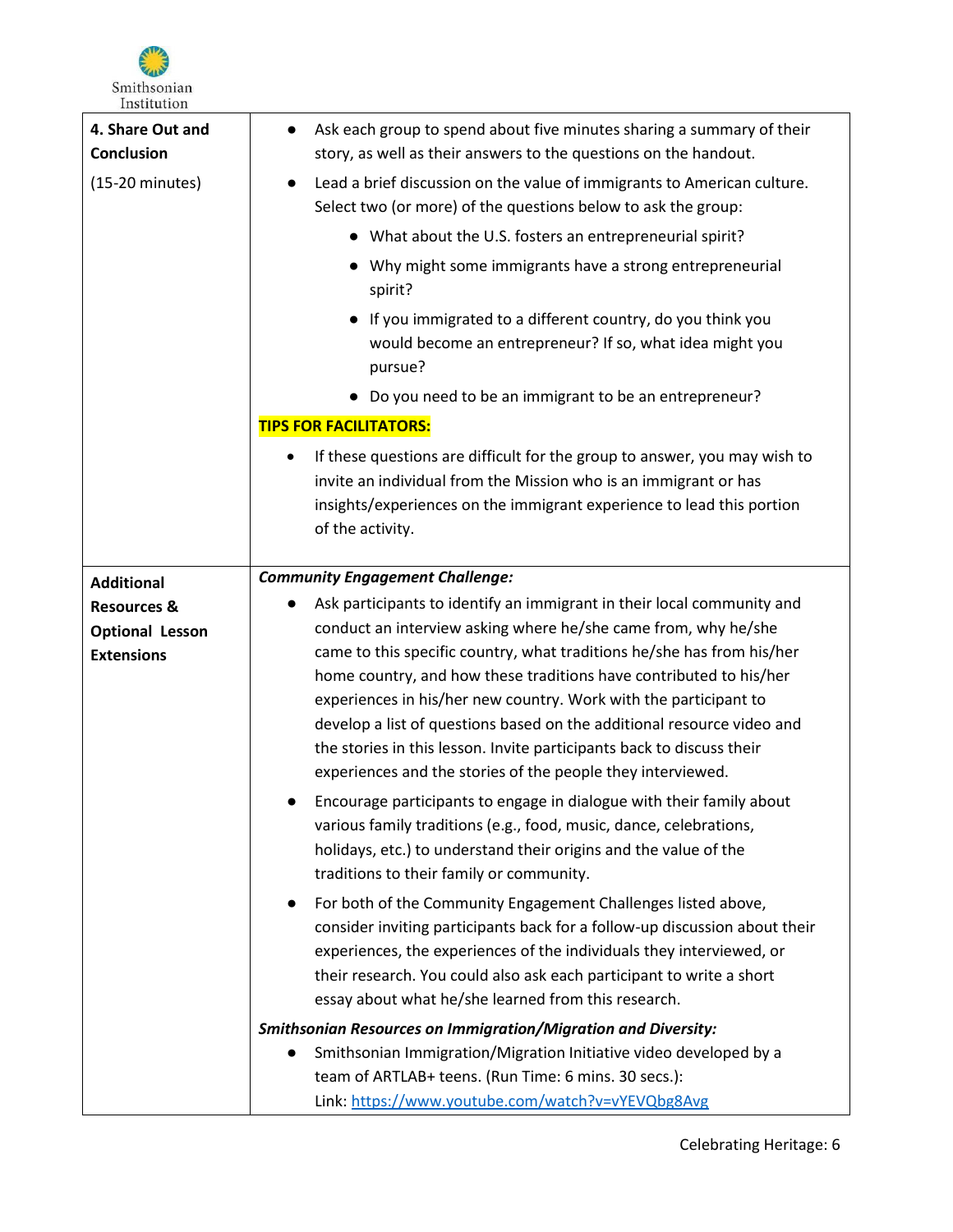

| Smithsonian Asian Pacific American Center's video, "America Is In The<br>$\bullet$ |
|------------------------------------------------------------------------------------|
| Heart" (Run Time: 2 mins, 12 secs):                                                |
| Link: http://smithsonianapa.org/heart/                                             |
| Smithsonian Folklife Festival Blog<br>$\bullet$                                    |
| Link: https://festival.si.edu/themes/immigration-migration                         |
| Suggested posts:                                                                   |
| "Ted's Talk: A Conversation on Chinese Immigration History"                        |
| https://festival.si.edu/blog/ted-gong-talk-conversation-on-                        |
| chinese-immigration-history                                                        |
| "What Does It Mean to Be American Muslim?" (video and                              |
| blog)                                                                              |
| https://festival.si.edu/blog/what-does-it-mean-to-be-                              |
| american-muslim                                                                    |
| Smithsonian's National Museum of American History exhibition, "Many                |
| Voices, One Nation"                                                                |
| Link: http://americanhistory.si.edu/exhibitions/many-voices-one-nation             |
| "The Statue of Liberty Was Originally a Muslim Woman" Article<br>$\bullet$         |
| Link: http://www.smithsonianmag.com/smart-news/statue-liberty-was-                 |
| originally-muslim-woman-180957377/                                                 |
| "The Origin of the Coney Island Hot Dog Is a Uniquely American Story"<br>$\bullet$ |
| Article                                                                            |
| Link: http://www.smithsonianmag.com/history/origins-coney-island-hot-              |
| dog-uniquely-american-story-180959659/                                             |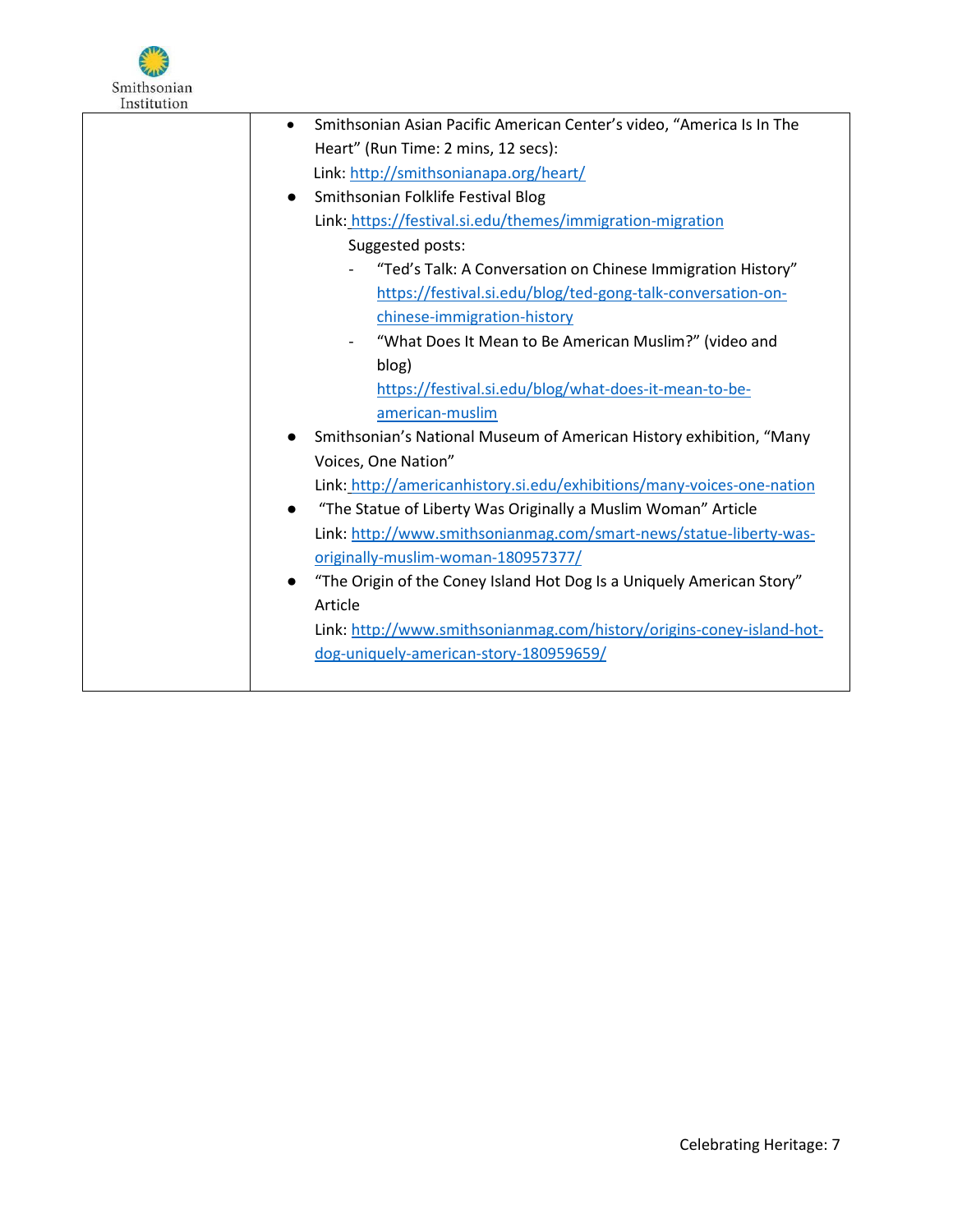

# **FAMILY OF VOICES STORIES: QUESTIONS**

1. Who is the subject of the story? Where are they originally from?

2. What was their greatest challenge in coming to the United States and/or adapting to U.S. culture?

3. Overall, how was their experience immigrating to the United States? Was it mostly positive or negative? Why / how?

4. How did their experience from their home country contribute to their entrepreneurial spirit?

5. What have they accomplished since immigrating to the U.S.?



### **ICONIC AMERICAN INVENTIONS**

Celebrating Heritage: 8